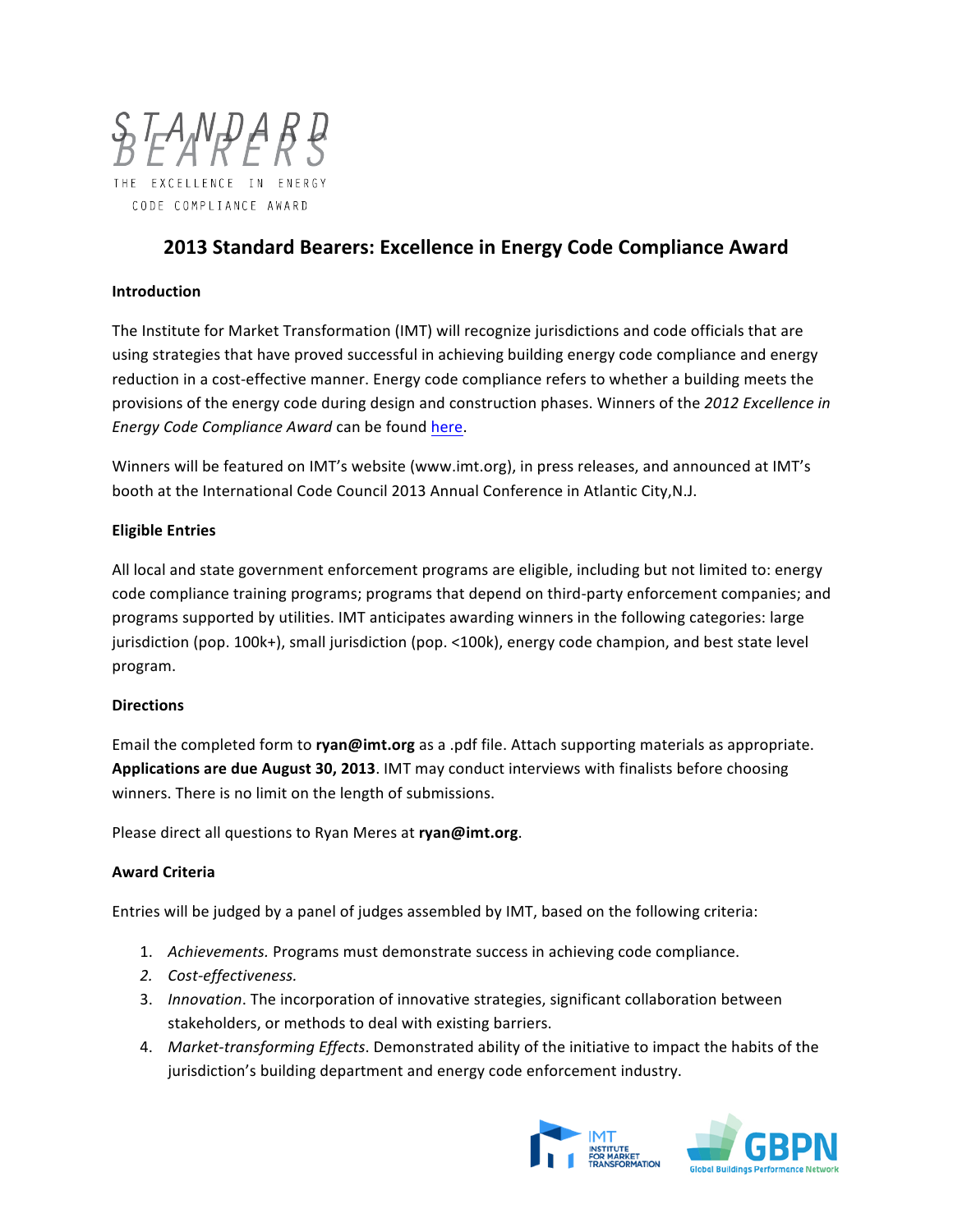5. Replicability and Documentation. The effort undertaken to share lessons learned, so that other jurisdictions can learn from others' experiences and implement similar programs.

# **About IMT**

The Institute for Market Transformation (IMT) is a Washington, DC-based nonprofit organization dedicated to promoting energy efficiency, green building, and environmental protection in the United States and abroad. Much of IMT's work addresses market failures that inhibit investment in energy efficiency. For more information, visit *imt.org.* 

# **Application**

**Part 1.** Basic Information Jurisdiction: Applicant's Name, Title: Phone Number: Email Address: Estimated Population Served:

Average Number of Permits Issued Annually (please break out numbers for commercial, residential, and renovations/alterations if possible): 

List energy code certifications inspectors hold and ongoing training requirements (if any):

### **Part 2.** Program Description

Please describe the code compliance policy or program, explaining the following, in detail:

- How the compliance strategy works
- When it was implemented
- How it started, and why it is successful
- Stakeholders and government officials who were involved with its design and implementation
- What is the average annual budget for the program activities?
- Describe how the program is funded.
- Attach supporting material as appropriate.